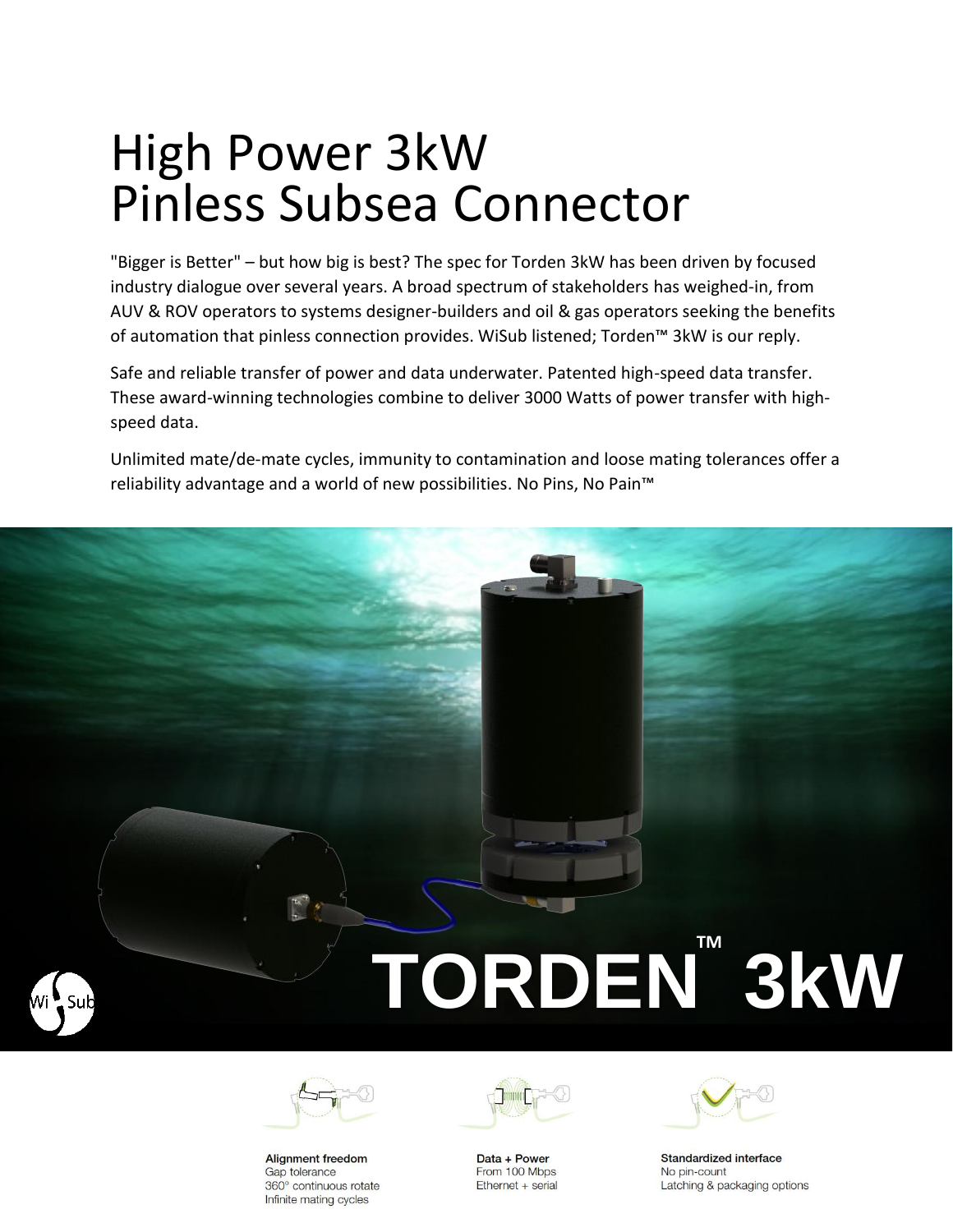#### **DATA TRANSFER (bi-directional, via microwave link)**

| 300 Mbps: IEEE 802.3, IEEE 802.3u <sup>1</sup>  |
|-------------------------------------------------|
| RS232, RS485 Half-duplex, RS485 Full-duplex     |
| 4800, 9600, 19200, 38400, 57600, 115200, 230400 |
|                                                 |

#### **POWER TRANSFER (one-way, via inductive link)**

| Voltage Input (VDC) | $350 - 400$ VDC              |
|---------------------|------------------------------|
| Voltage Input (VAC) | $200 - 250$                  |
| <b>Output Power</b> | $0 - 3000^2$ Watt            |
| Output Voltage      | $200 - 450$ VDC <sup>3</sup> |
| Max Current         | 10 A                         |
| Output regulation   | ± 5% from 20% to Full Load   |
|                     |                              |

| <b>TOLERANCES</b>               |                   |
|---------------------------------|-------------------|
| Gap:                            | $50$ mm $-100$ mm |
| <b>Main Axis</b>                | ±10mm             |
| <b>Cross Axis</b>               | ±10mm             |
| <b>Rotational</b>               | $360^\circ$       |
| <b>Main Axis Angular</b>        | ±3°               |
| <b>Cross Axis Angular</b>       | $+3^\circ$        |
| <b>Remote Head Cable Length</b> | $0 - 2m$          |

 $<sup>1</sup>$  Higher data rates are available</sup>

 $2$  Max power output is delivered with 400 VDC input

 $3$  Other output voltages can be made available – call us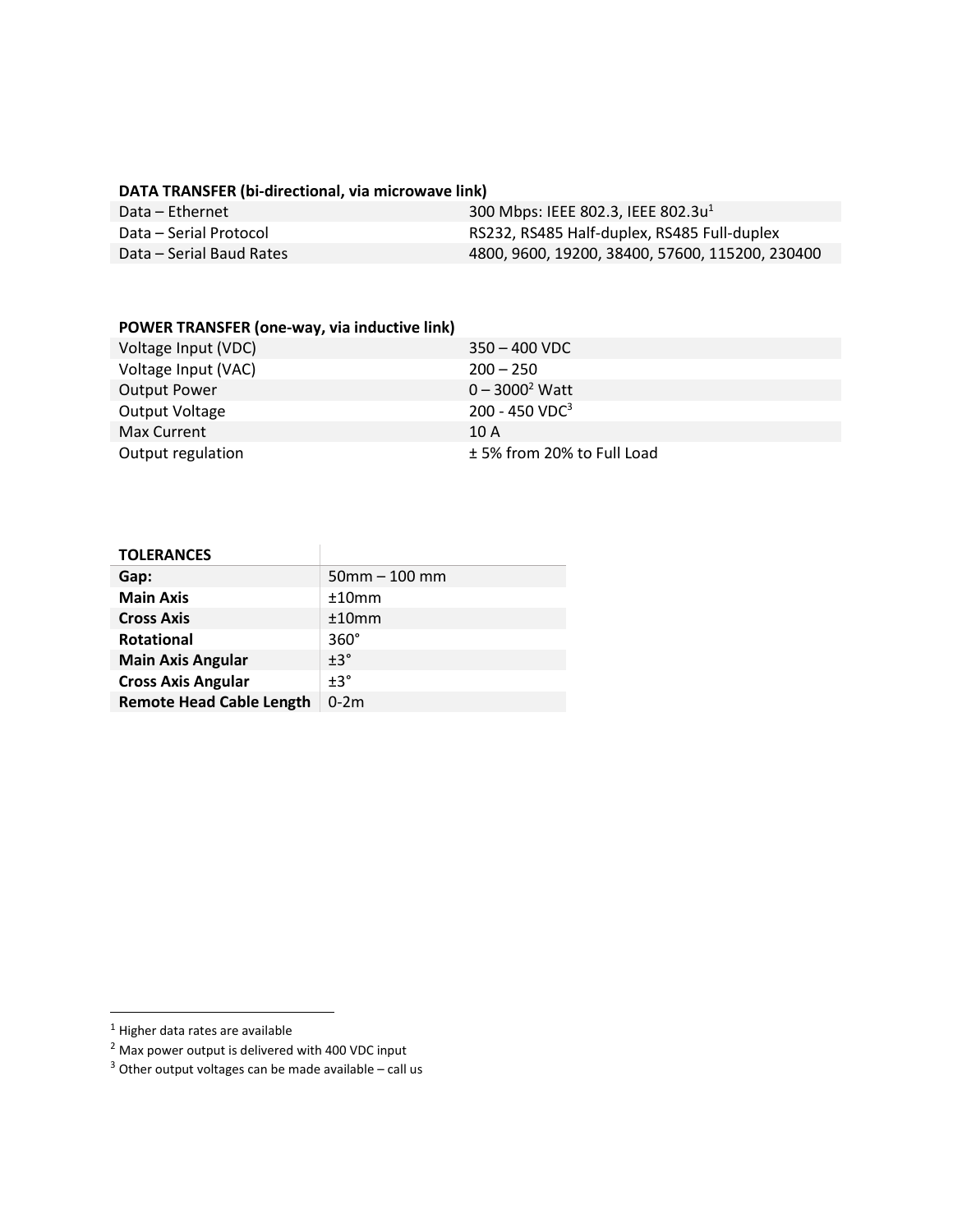### **Circular Coil Configuration**





Integrated Head Option